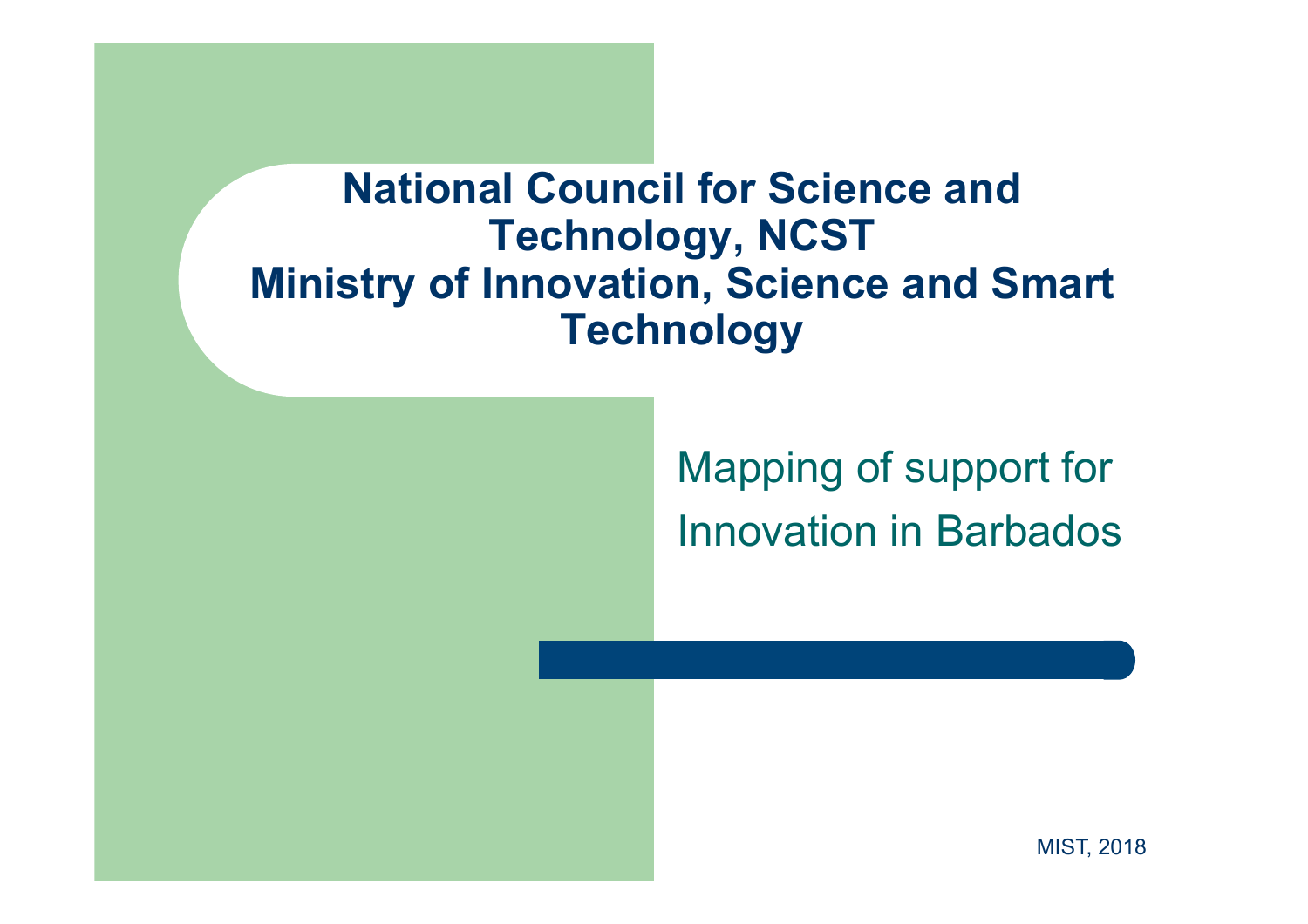# **Introduction**

- Definition of Innovation
- **Innovation Ecosystem**
- Insights
- Conclusion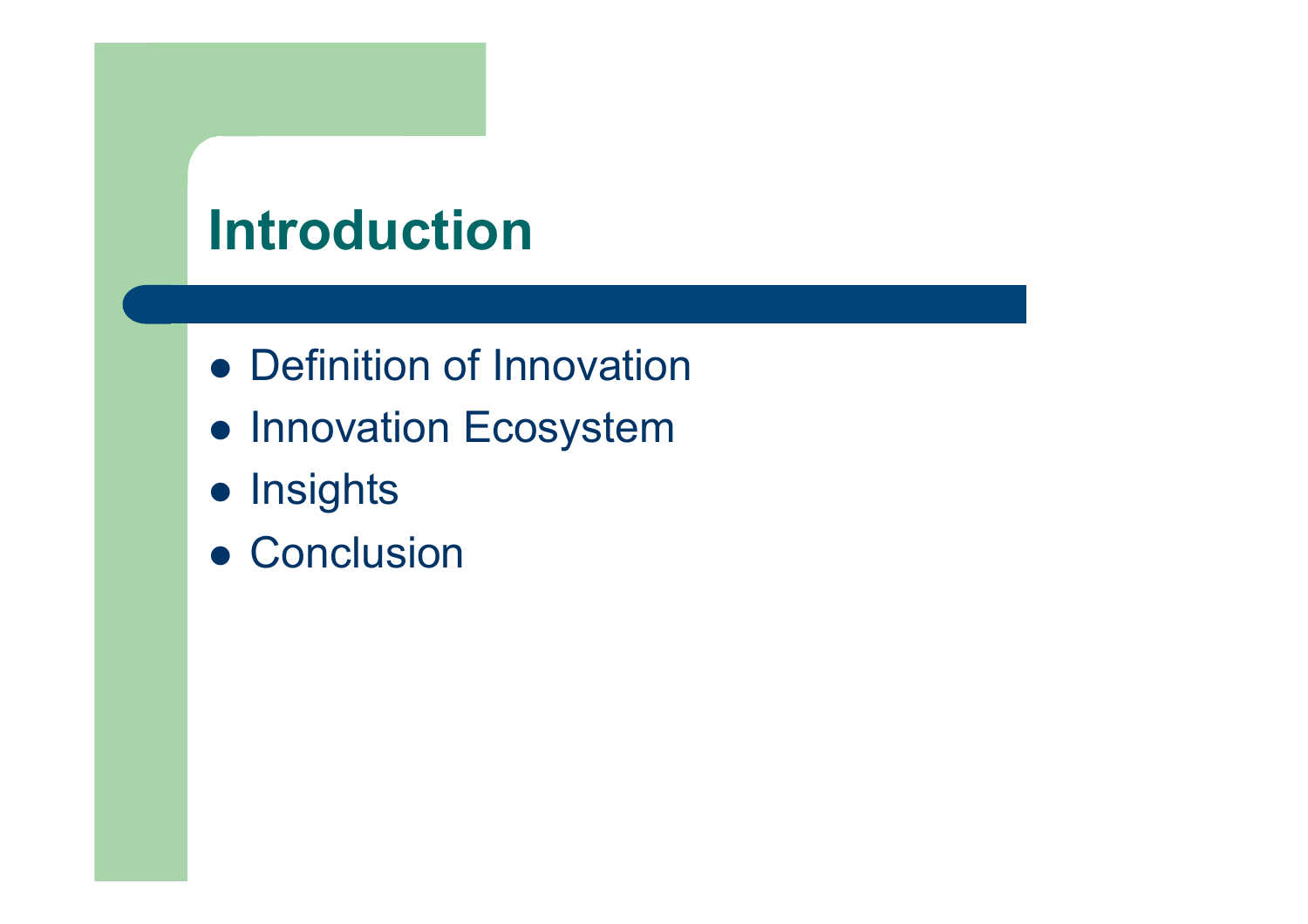### **Innovation – What is it?**

• An innovation is the implementation of a new or significantly improved product (good or a service) or process, a new marketing method, or a new organization method in business practices, workplace organization or external relations

Oslo Manual (OECD/Eurostat 1997)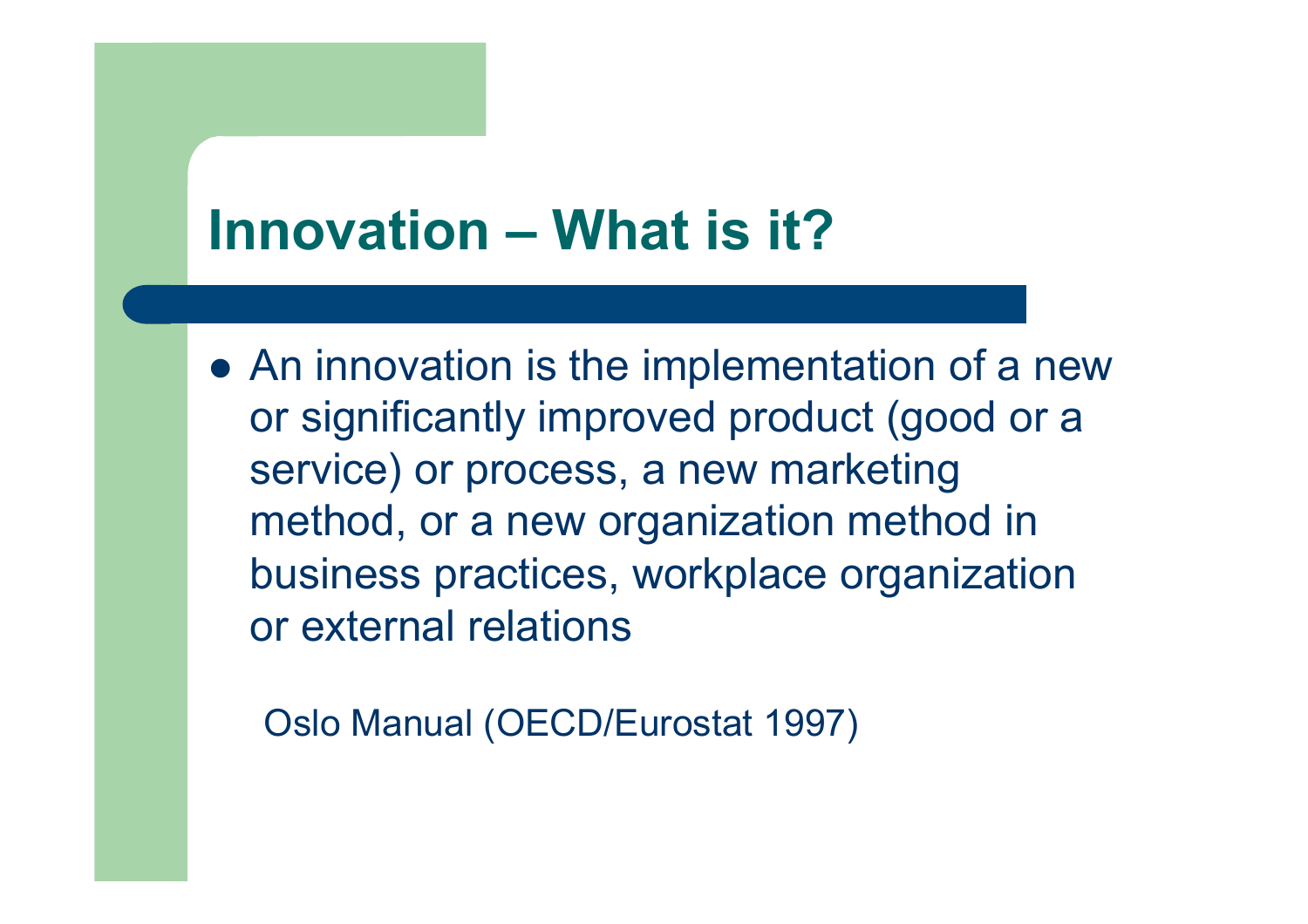### **Innovation ecosystem**

#### Institutions and other actors

### Mapping sources of information

- http://www.bidc.org/entrepreneurs/preparing-business/financing-yourbusiness
- http://egfl.bb/index.php/funding-grants/
- http://www.barbadosentrepreneurshipfoundation.org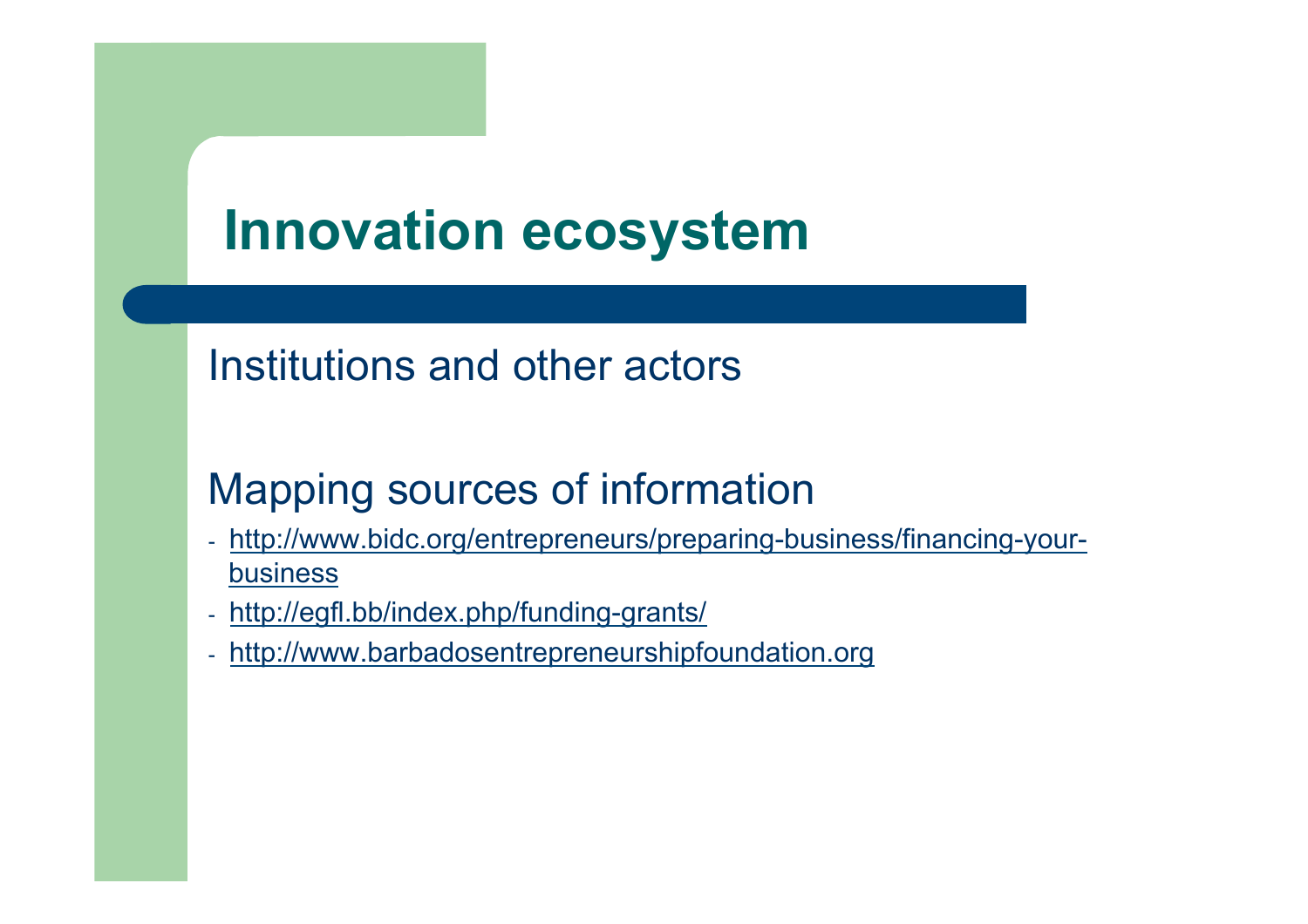| <b>Ecosystem for Entrepreneurship</b><br>& Innovation (v1.0)                                |                                                                        | <b>Stage of Business Development</b>                         |                                                             |                                                              |                                                              |                                                              |                                                              |                                      |
|---------------------------------------------------------------------------------------------|------------------------------------------------------------------------|--------------------------------------------------------------|-------------------------------------------------------------|--------------------------------------------------------------|--------------------------------------------------------------|--------------------------------------------------------------|--------------------------------------------------------------|--------------------------------------|
|                                                                                             |                                                                        | Seed                                                         | Startup                                                     | Growth                                                       | Established                                                  | Expansion                                                    | Decline                                                      | <b>Fxit</b>                          |
| <b>Support Services</b>                                                                     | Entities operating in this space                                       | I have an idea                                               | I am ready to start                                         | Increase in<br>revenues and<br>customers                     | Secure in the<br>marketplace                                 | <b>Expanding markets</b><br>and customers                    | <b>Negative Growth</b>                                       | Selling or closing the<br>business   |
| <b>Accounting Services</b>                                                                  | YES, BYBT, FA                                                          | YES, BYBT                                                    | FA, YES, BYBT                                               | FA, YES, BYBT                                                | FA, YES, BYBT                                                | FA, YES, BYBT                                                | FA, YES, BYBT                                                | FA, YES, BYBT                        |
| <b>Business Advisory Services</b>                                                           | FA, YES, BIDC, SBA, BADMC, NCF, BCCI,<br>BMA, CBET, BYBT, BVTB         | FA. YES, BIDC, SBA.<br>BADMC, NCF, BCCI, BMA,<br>CBET, BYBT  | YES, BIDC, SBA, CBET,<br><b>BYBT</b>                        | FA, YES, BIDC, SBA,<br>BADMC, NCF, BMA, CBET,<br><b>BYBT</b> | FA. YES, BIDC, SBA.<br>BADMC, NCF, BMA, BVTB,<br><b>BYBT</b> | FA. YES, BIDC, SBA.<br>BADMC, NCF, BMA, BVTB,<br><b>BYBT</b> | FA, YES, BIDC, SBA,<br>BADMC, NCF, BMA, BVTB,<br><b>BYBT</b> | YES, CBET, BYBT                      |
| <b>Business Mentoring</b>                                                                   | YES, BMA, CBET, BYBT, BBEC, BIDC                                       | YES, BMA, CBET, BYBT,<br><b>BEF</b>                          | BMA, CBET, BYBT, BIDC.<br><b>BEF</b>                        | BMA, CBET, BYBT, BIDC,<br><b>BEF</b>                         | CBET, BYBT, BBEC                                             | CBET, BYBT, BMA                                              | CBET, BYBT                                                   | YES, CBET, BYBT                      |
| <b>Business Planning</b>                                                                    | YES, BIDC, NCF, BYBT, SBA                                              | YES, BIDC, NCF, BYBT                                         | YES, BIDC, BYBT                                             | YES, BIDC, BYBT                                              | YES, BYBT                                                    | YES, BIDC, NCF, BYBT                                         | YES, BYBT                                                    | YES, BYBT, SBA                       |
| <b>Business Services</b><br>(photocopying, faxing, meeting<br>rooms, co-working space etc.) | YES, BIDC, SBA, BYBT, BCCI, FA                                         | YES, BIDC, SBA, BYBT                                         | BIDC, SBA, BYBT, FA, TH,<br><b>ROW</b>                      | BIDC, SBA, BYBT, BCCI, FA                                    | YES, BIDC, SBA, BYBT,<br><b>BCCI, FA</b>                     | YES, BIDC, SBA, BYBT,<br>BCCI, FA                            | YES, BIDC, SBA, BYBT,<br><b>BCCI</b>                         | YES, BIDC, SBA, BYBT,<br><b>BCCI</b> |
| <b>Business Transition /</b><br><b>Succession Planning</b>                                  | FA, YES, BIDC, BADMC, BMA, BYBT                                        | YES, BYBT                                                    | <b>BYBT</b>                                                 | YES, BYBT                                                    | YES, BYBT                                                    | YES, BYBT                                                    | YES, BYBT                                                    | FA, YES, BIDC, BADMC,<br>BMA, BYBT   |
| Coaching                                                                                    | <b>BYBT</b>                                                            |                                                              |                                                             | <b>BYBT</b>                                                  | <b>BYBT</b>                                                  | <b>BYBT</b>                                                  | <b>BYBT</b>                                                  | <b>BYBT</b>                          |
| <b>Export Assistance</b>                                                                    | BCCI, YES, BIDC, BCSI, BMA, SBA, IB, C.<br>EX, BYBT                    | <b>BCCI</b>                                                  | IB.                                                         | YES, BIDC, SBA, IB, C. EX.<br><b>BYBT</b>                    | YES, BIDC, SBA                                               | YES, BIDC, SBA, BCSI,<br>BMA, IB, BYBT                       |                                                              |                                      |
| Financing                                                                                   | FA, BIDC, CBET, BYBT, EGFL, BVTB,<br><b>BBEC, TH, CFSC, BEF</b>        | BVTB, BYBT, BBEC                                             | FA, BIDC, CBET, BYBT,<br>EGFL, BBEC, TH, BEF                | FA, BIDC, CBET, EGFL, BEF                                    | FA, BIDC, CBET, EGFL<br><b>BBEC, CFSC</b>                    | FA, BIDC, CBET, EGFL,<br><b>CFSC</b>                         | FA, BIDC, CBET, EGFL                                         | CBET                                 |
| Labelling/Packaging                                                                         | BYBT, BIDC, BMA                                                        | <b>BYBT</b>                                                  | <b>BIDC</b>                                                 | <b>BIDC</b>                                                  | <b>BIDC</b>                                                  | BIDC, BMA                                                    | <b>BIDC</b>                                                  |                                      |
| Lobbying                                                                                    | YES, SBA, BCCI, BMA, BAS, BYBT, BCSI                                   | YES, BYBT                                                    | YES, SBA, BCCI, BMA,<br><b>BYBT</b>                         | YES, SBA, BCCI, BMA,<br><b>BAS, BCSI</b>                     | YES, SBA, BCCI, BMA,<br><b>BAS, BCSI</b>                     | YES, SBA, BCCI, BMA,<br><b>BCSI</b>                          | YES, SBA                                                     | YES, SBA                             |
| <b>Location Assistance</b>                                                                  | YES, SBA, BCCI, BMA, BYBT, BIDC,<br><b>BADMC, BCSI</b>                 | <b>BCCI, BYBT</b>                                            | YES, SBA, BCCI, BMA,<br><b>BYBT</b>                         | YES, BIDC                                                    | YES, BIDC                                                    | YES, BIDC, BADMC                                             | YES, BCCI, BMA, BCSI                                         | <b>YES</b>                           |
| Marketing                                                                                   | FA, YES, BIDC, SBA, BADMC, NCF, BMA.<br><b>BAS, BYBT, BCCI</b>         | <b>BYBT</b>                                                  | FA. YES. BIDC. SBA.<br>BADMC, NCF, BMA, BAS,<br><b>BYBT</b> | FA. YES, SBA, BADMC.<br>NCF, BMA, BAS, BYBT                  | FA. YES. SBA. BADMC.<br>NCF, BMA, BCCI, BYBT,<br><b>BAS</b>  | FA. YES. SBA. BADMC.<br>NCF, BMA, BCCI, BYBT                 | YES, SBA, BYBT                                               | <b>YES</b>                           |
| <b>Marketing Research</b>                                                                   | YES, BIDC, BYBT, BADMC                                                 | YES, BIDC, BYBT, BADMC                                       | YES, BIDC, BYBT, BADMC                                      | YES, BIDC, BYBT                                              | YES, BTA                                                     | YES, BIDC                                                    | YES, BIDC                                                    | <b>YES</b>                           |
| <b>Networking</b>                                                                           | YES, BCCI, SBA, BCSI, BYBT, NCF, JCI,<br><b>BMA, BCCI, BEF</b>         | YES, BCCI, BMA, BCSI,<br>BYBT, BEF                           | YES, SBA, BYBT, BEF                                         | YES, BCCI, SBA, BCSI,<br>BYBT, NCF, JCI, BEF                 | YES, BCCI, SBA, BYBT                                         | BCCI, BMA, BCSI, BYBT,<br>SBA, NCF                           | YES, BCCI, SBA, BYBT                                         | YES, BYBT                            |
| <b>Product or Service</b><br>Development                                                    | YES, BIDC, BYBT, BCSI, BADMC                                           | YES, BIDC, BYBT, BADMC                                       | YES, BIDC, BYBT, BADMC                                      | YES, BIDC, BYBT                                              | <b>YES</b>                                                   | YES, BIDC, BCSI, NCF                                         | <b>YES</b>                                                   | <b>YES</b>                           |
| Shepherding                                                                                 | <b>CBET</b>                                                            |                                                              |                                                             | CBET                                                         | CBET                                                         | CBET                                                         | CBET                                                         | CBET                                 |
| Social and Personal<br>Development                                                          | <b>BYBT</b>                                                            | <b>BYBT</b>                                                  | <b>BYBT</b>                                                 | <b>BYBT</b>                                                  | <b>BYBT</b>                                                  | <b>BYBT</b>                                                  | <b>BYBT</b>                                                  | <b>BYBT</b>                          |
| <b>Technical Assistance</b><br>(Incorporation, IT Support &<br>Legal Assistance)            | FA, YES, BIDC, SBA, BADMC, NCF, BCCI,<br><b>BMA, BYBT</b>              | FA, YES, BIDC, SBA,<br>BADMC, NCF, BCCI, BMA,<br><b>BYBT</b> | YES, BCCI, BYBT, BIDC                                       | YES, BIDC, BCCI, BYBT,<br><b>BIDC</b>                        | YES, SBA, BCCI, BYBT, FA                                     | YES, SBA, BCCI, BYBT, FA                                     | YES, SBA, BYBT                                               | YES, BYBT                            |
| Training                                                                                    | FA, YES, SBA, BCSI, NCF, BCCI, BAS,<br>BVTB, BYBT, JCI, BIDC, BMA, BEF | FA, YES, SBA, NCF, JCI,<br>BYBT. BIDC. BEF                   | FA, YES, SBA, BYBT, BIDC,<br><b>BEF</b>                     | FA, YES, SBA, BCSI, NCF.<br><b>BCCI, BAS, BVTB, BYBT</b>     | FA, YES, SBA, BCSI, NCF,<br><b>BCCI, BAS, BVTB, BYBT</b>     | FA, YES, SBA, BCSI, NCF,<br>BCCI, BVTB, BYBT, E              | YES, SBA, BYBT                                               | YES, BYBT                            |
| <b>Intellectual Property Protection</b>                                                     | <b>CAIPO</b>                                                           | <b>CAIPO</b>                                                 | <b>CAIPO</b>                                                | <b>CAIPO</b>                                                 | <b>CAIPO</b>                                                 | <b>CAIPO</b>                                                 | <b>CAIPO</b>                                                 | <b>CAIPO</b>                         |
| Incubation                                                                                  | <b>BCSI</b>                                                            | <b>BCSI</b>                                                  | <b>BCSI, BIDC</b>                                           |                                                              |                                                              |                                                              |                                                              |                                      |
| Acceleration                                                                                | <b>TH</b>                                                              | <b>TH</b>                                                    | TH.                                                         | TH.                                                          |                                                              |                                                              |                                                              |                                      |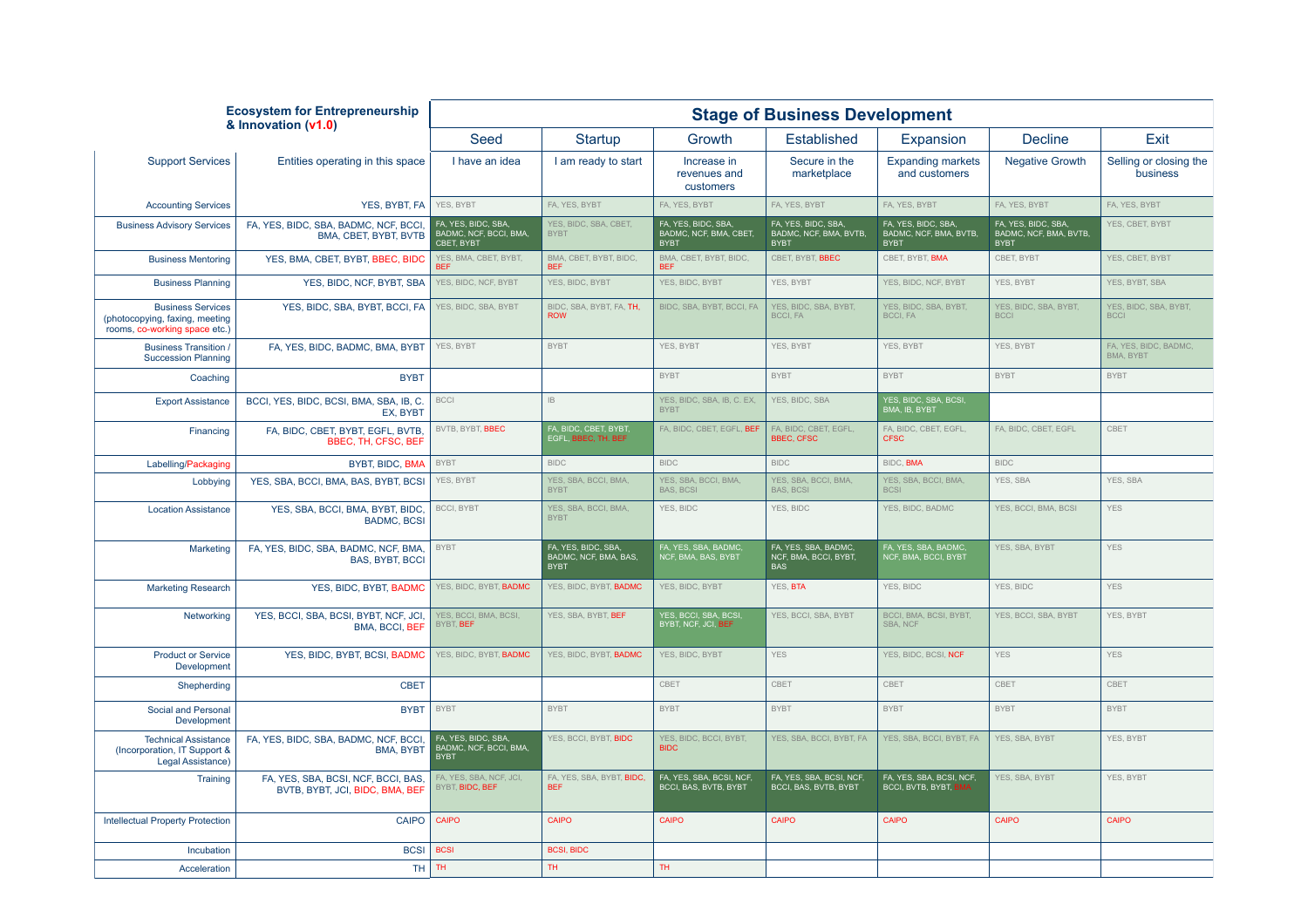### **Key Support Entities**

- BADMC Barbados Agricultural Development & **Marketing Corp**
- BAS Barbados Agricultural Society
- BBEC Barbados Business Enterprise Corp. (partnership between CBET, Gov. of Barbados and private sector)
- BCCI Barbados Chamber of Commerce and Industry
- BCSI Barbados Coalition of Service Industries
- BEF Barbados Entrepreneurship Foundation
- BIDC Barbados Investment and Development Corporation
- BMA Barbados Manufacturers' Association
- BTA Barbados Tourism Authority
- BVTB Barbados Vocational Training Board
- BYBT Barbados Youth Business Trust
- CAIPO Corporate Affairs and Intellectual Property **Office**
- CBB Central Bank of Barbados
- Caribbean Business Enterprise Trust Inc.
- **.** C. EX Caribbean Export Development Agency
- CFSC Caribbean Financial Services Corporation
- **.** EGFL Enterprise Growth Fund Limited
- **FA FUNDACCESS**
- **IB** Invest Barbados
- $\bullet$  ICI ICI Barbados
- NCF National Cultural Foundation
- ROW Regus One Welches
- **SBA** Small Business Association
- **SBVCI Small Business Venture Capital Inc.**
- TH Ten Habitat
- YES Youth Entrepreneurship Scheme

| <b>Level</b><br><b>Blank</b> | # entities<br>0 | <b>Shade</b> |
|------------------------------|-----------------|--------------|
|                              |                 |              |
| 1                            | $1 - 2$         |              |
| $\overline{2}$               | $3 - 4$         |              |
| 3                            | $5-6$           |              |
| 4                            | $7 - 8$         |              |
| 5                            | $9 - 10$        |              |
|                              |                 |              |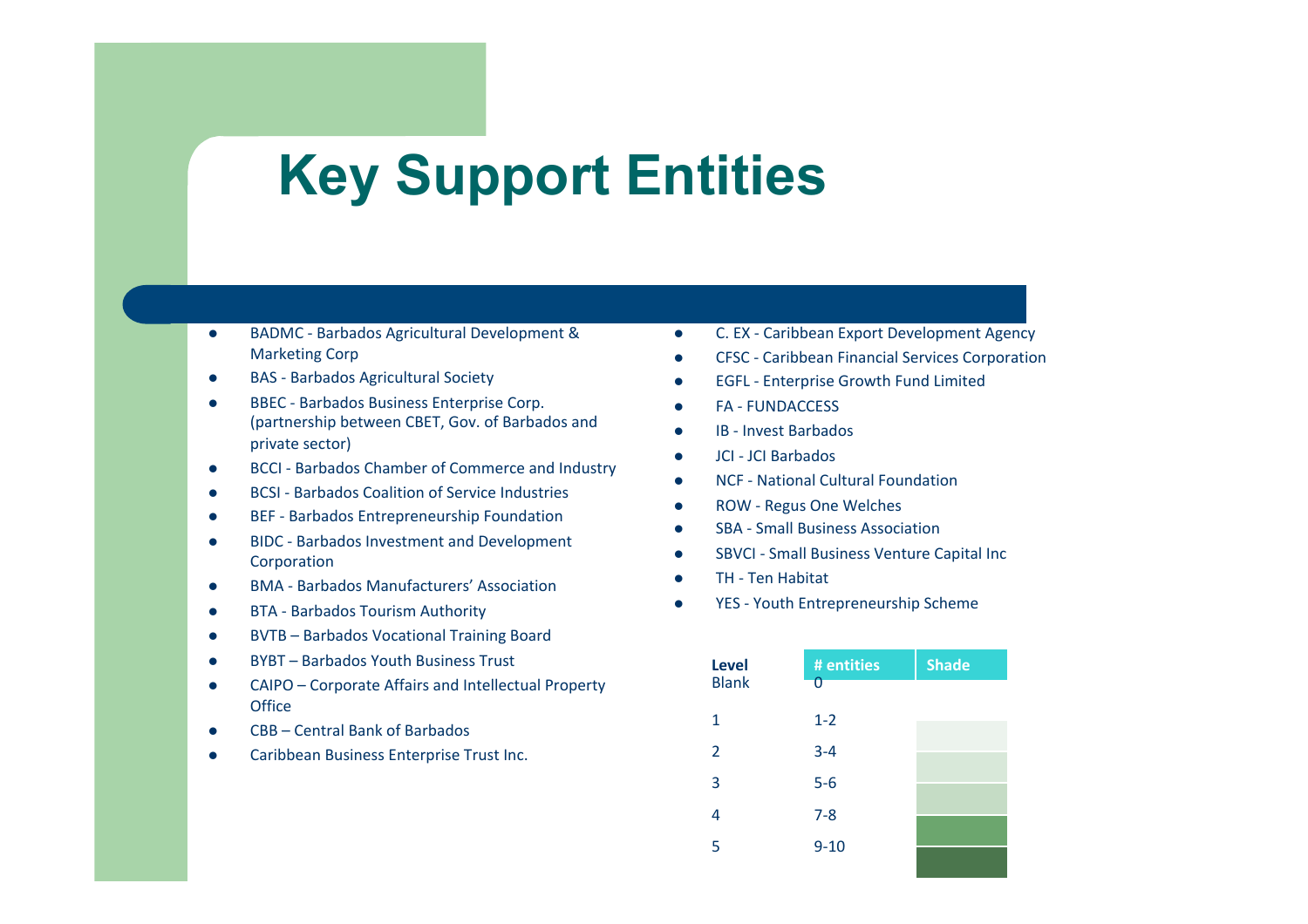### **Functions of Innovation Actors**

The 3 critical facilitating functions of actors within the system:

- **.Knowledge Generation/Adaptation**
- •Knowledge Absorption
- **.Knowledge Diffusion**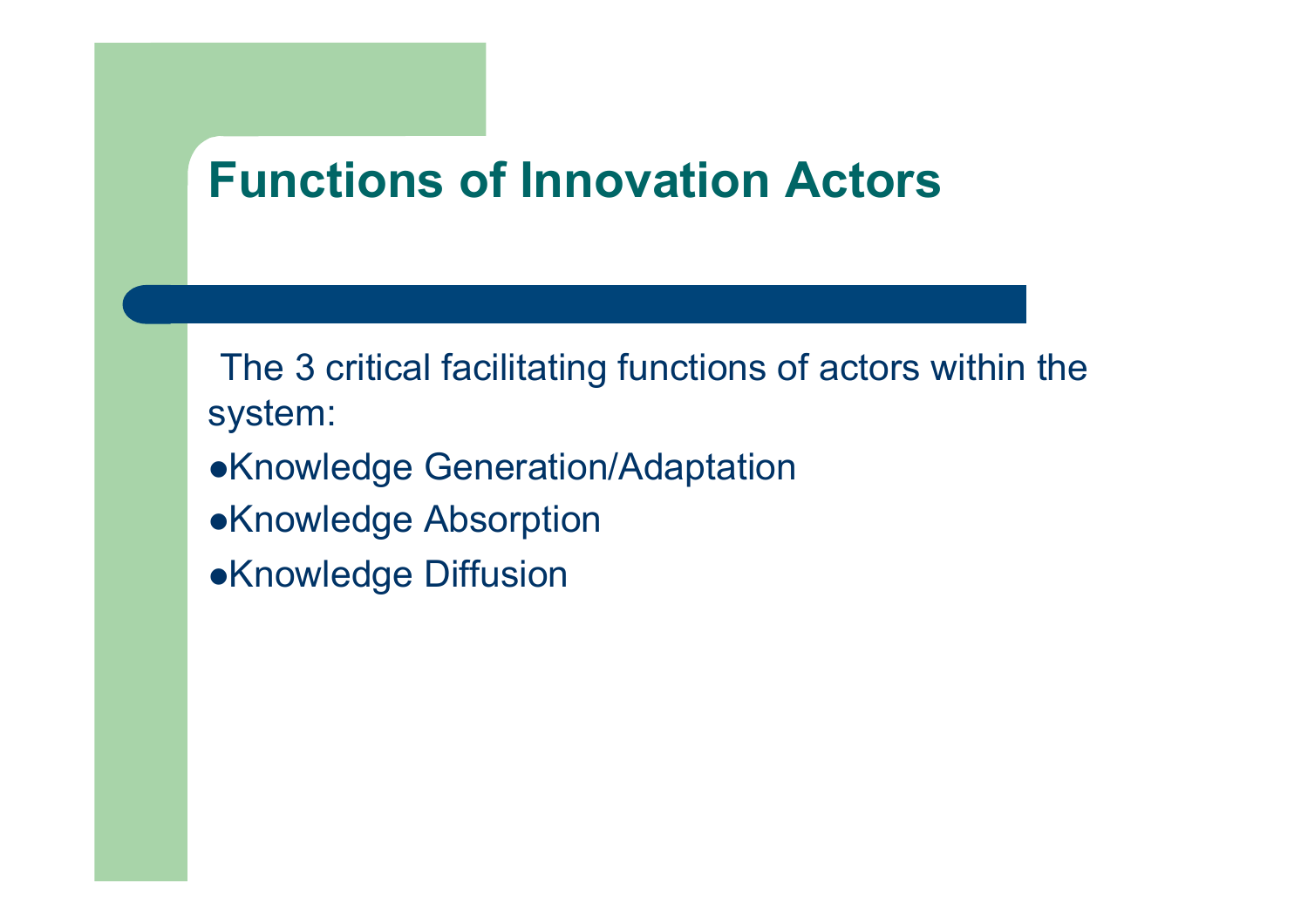### **Knowledge Generation/Adaptation**

University, Other Research and Technology Organisations, (RTOs), firms

Consideration for adaptation

- limited research funds
- limited expertise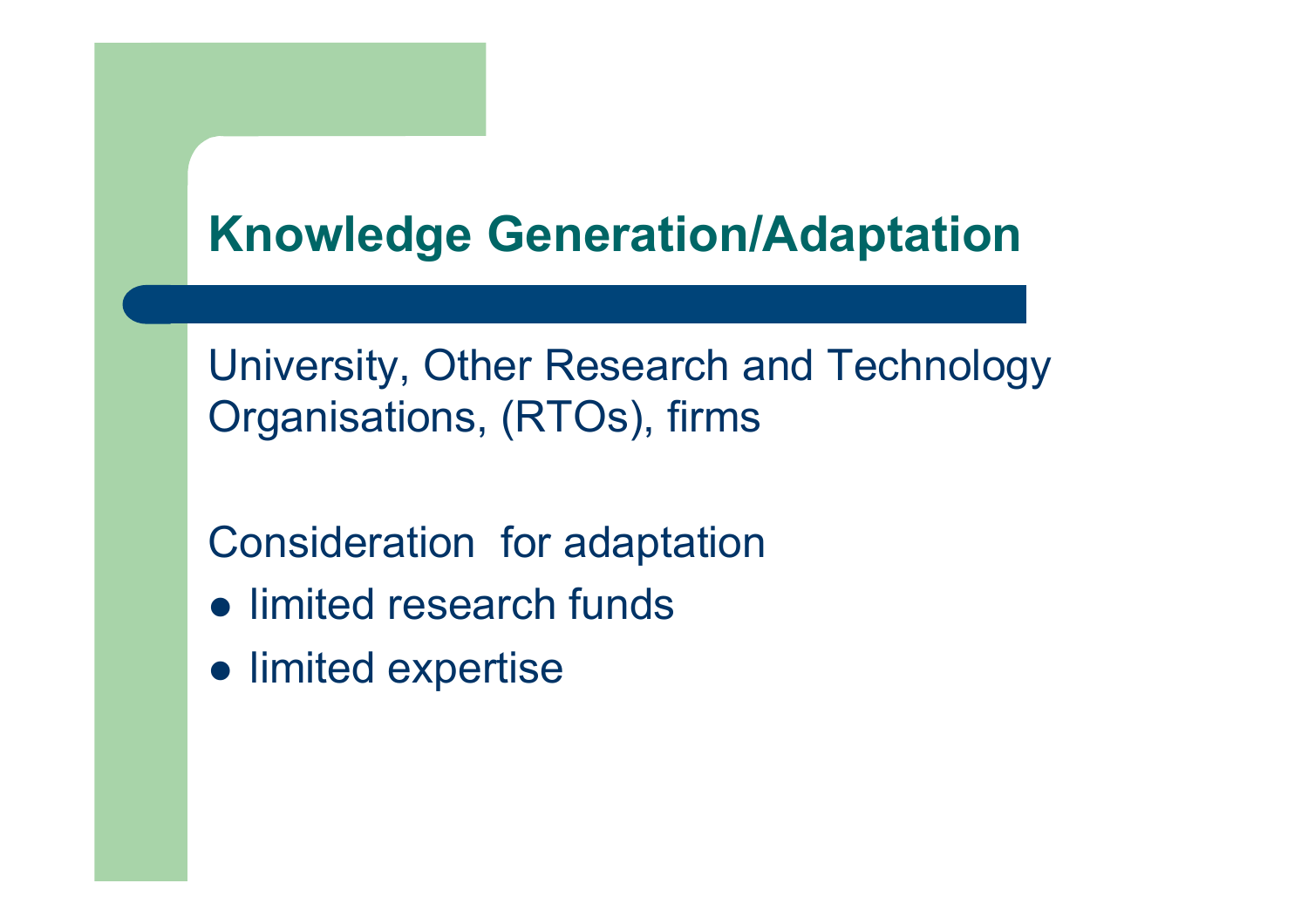## **Knowledge Absorption**

- Capacity to access and apply new technological knowledge
	- Training, skills, education
	- Access to expertise & facilities (incubation support )

Changing reality

- 4<sup>th</sup> generation and its implications

Question: Is there a need for a survey of training, business support and incubation services.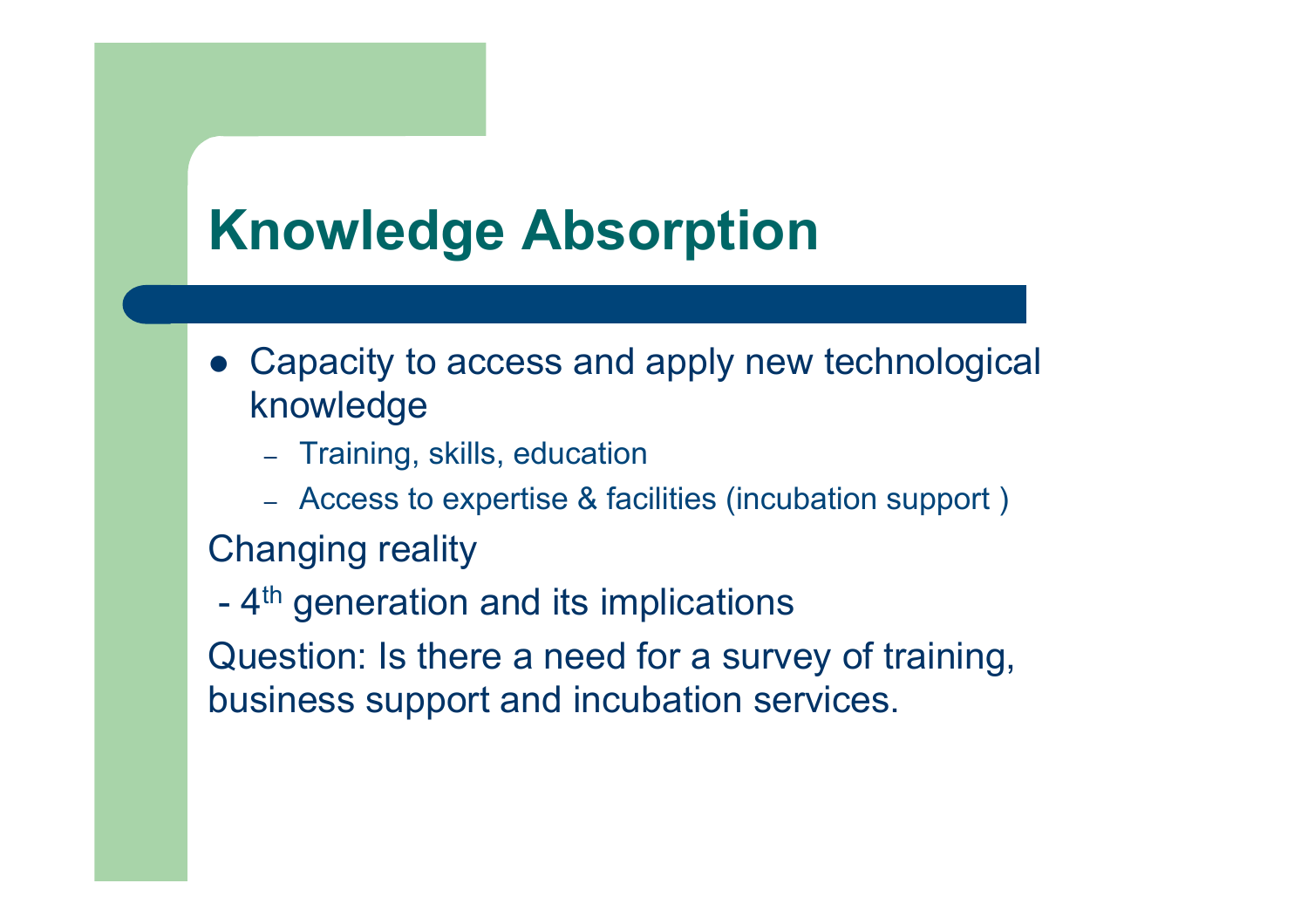# **Knowledge Diffusion**

- $\bullet$  Collaboration knowledge flows
	- academia to industry
	- Industry to academia curriculum development
	- 1Examples- UWI St. Augustine and Massy focus on Industry 4 technologies.
	- Local to international
	- 1 Prof Patrick Hosein https://sta.uwi.edu/fst/dcit/staff-profiles/Patrick-Hosein